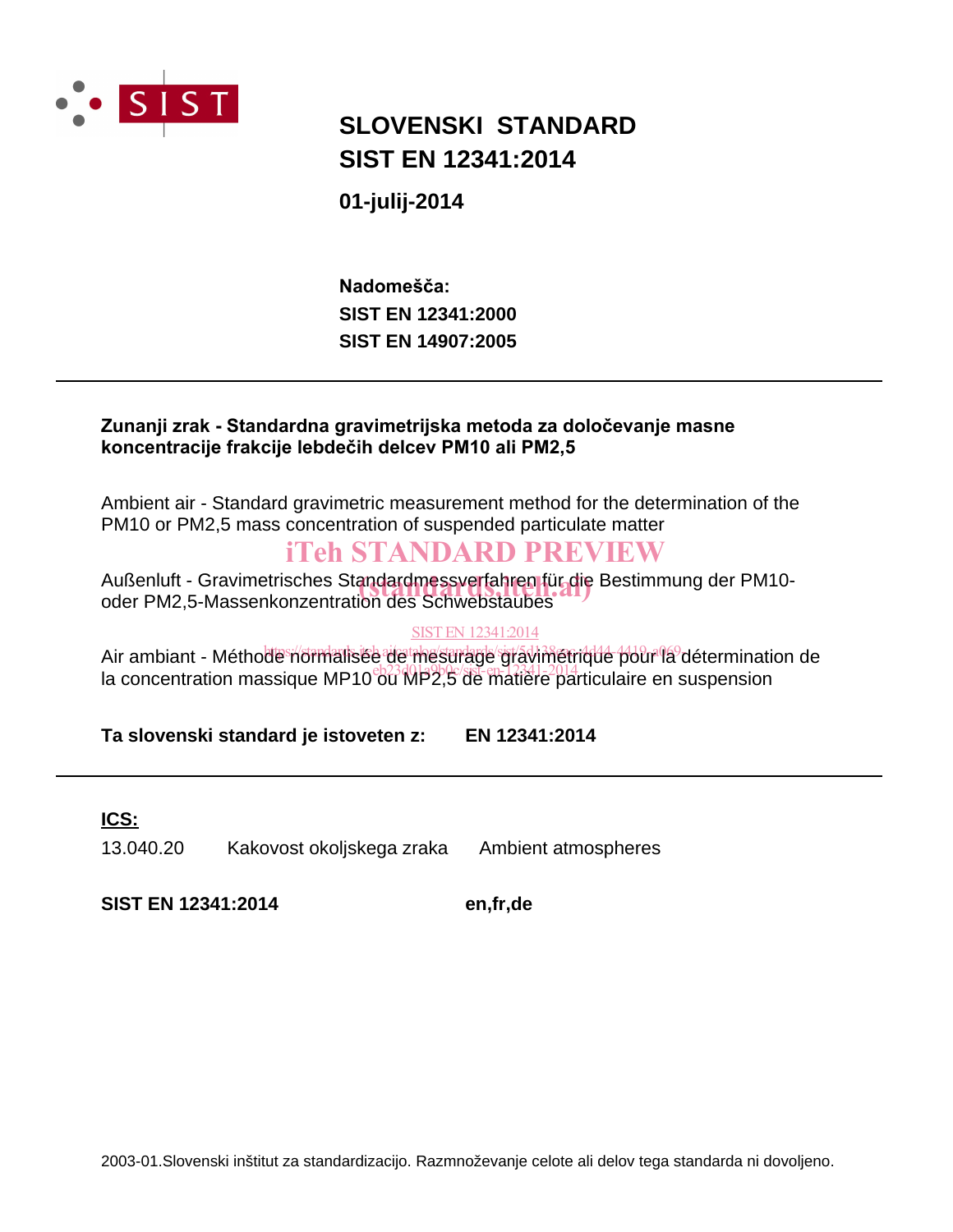

# iTeh STANDARD PREVIEW (standards.iteh.ai)

SIST EN 12341:2014 https://standards.iteh.ai/catalog/standards/sist/5d138eac-4d44-4419-a069 eb23d01a9b0c/sist-en-12341-2014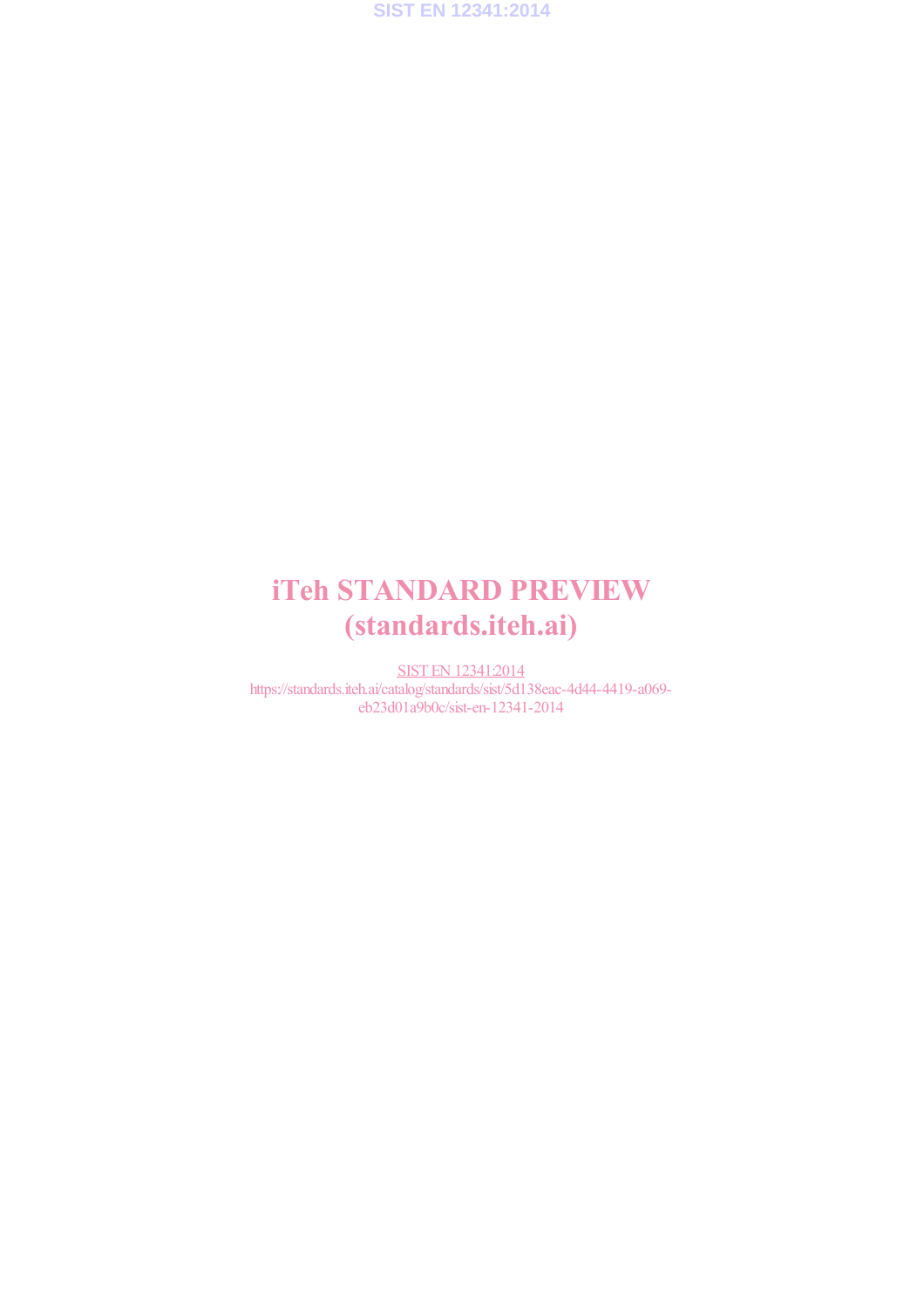#### **SIST EN 12341:2014**

# EUROPEAN STANDARD NORME EUROPÉENNE EUROPÄISCHE NORM

## **EN 12341**

May 2014

ICS 13.040.20 Supersedes EN 12341:1998, EN 14907:2005

English Version

## Ambient air - Standard gravimetric measurement method for the determination of the PM<sub>10</sub> or PM<sub>2,5</sub> mass concentration of suspended particulate matter

Air ambiant - Méthode normalisée de mesurage gravimétrique pour la détermination de la concentration massique  $MP_{10}$  ou  $MP_{2,5}$  de matière particulaire en suspension

Außenluft - Gravimetrisches Standardmessverfahren für die Bestimmung der PM<sub>10</sub>- oder PM<sub>2,5</sub>-Massenkonzentration des Schwebstaubes

This European Standard was approved by CEN on 10 April 2014.

CEN members are bound to comply with the CEN/CENELEC Internal Regulations which stipulate the conditions for giving this European Standard the status of a national standard without any alteration. Up-to-date lists and bibliographical references concerning such national standards may be obtained on application to the CEN-CENELEC Management Centre or to any CEN member.<br>This Surences Standard evidence of three official versions (Spelish, Standard Centre). A version in any other land

This European Standard exists in three official versions (English, French, German). A version in any other language made by translation This European Standard exists in three onicial versions (English, French, German). A version in any other language made by translation<br>under the responsibility of a CEN member into its own language and notified to the CENstatus as the official versions.

CEN members are the national standards bodies of Austria, Belgium, Bulgaria, Croatia, Cyprus, Czech Republic, Denmark, Estonia, <br>Fieland, Fermar Yugoslav Republic of Masodonia, Essaga, Carpony, Czecho, Hungary, Iseland, It Finland, Former Yugoslav Republic of Macedonia, France, Germany, Greece, Hungary, Iceland, Ireland, Italy, Latvia, Lithuania, r mand, r omler Tugoslav Republic of Macedonia, France, Germany, Greece, Hungary, Iceland, Ineland, Tuavia, Limuania,<br>Luxembourg, Malta, Netherlands, Norway, Poland, Portugal, Romania, Slovakia, Slovenia, Spain, Sweden, Sw Kingdom. 3d01a9b0c/sist-en-12341-20



EUROPEAN COMMITTEE FOR STANDARDIZATION COMITÉ EUROPÉEN DE NORMALISATION EUROPÄISCHES KOMITEE FÜR NORMUNG

**CEN-CENELEC Management Centre: Avenue Marnix 17, B-1000 Brussels**

Ref. No. EN 12341:2014 E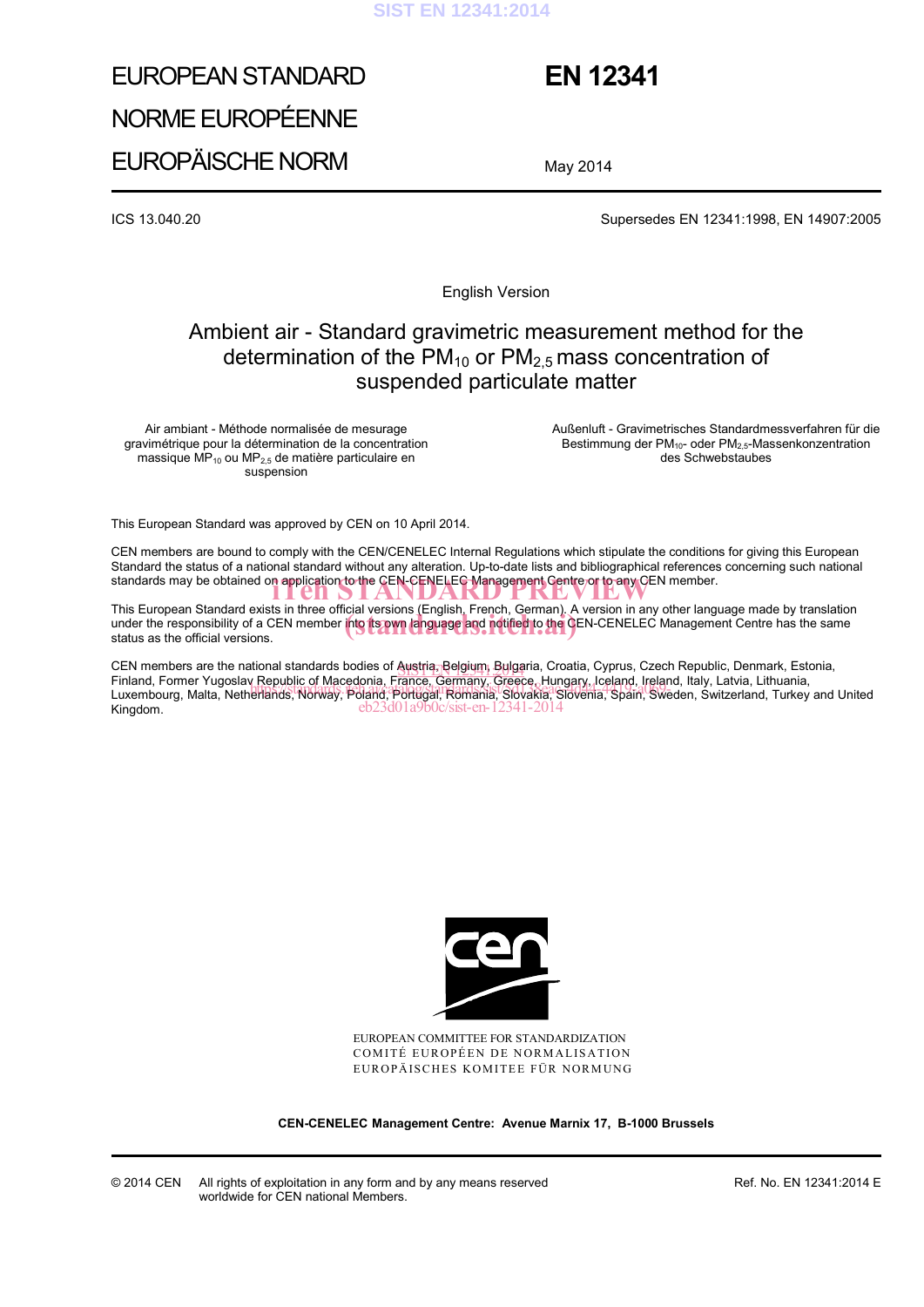## **Contents**

## Page

| 1                                                                               |                                                              |  |  |  |  |  |
|---------------------------------------------------------------------------------|--------------------------------------------------------------|--|--|--|--|--|
| $\overline{2}$                                                                  |                                                              |  |  |  |  |  |
| 3<br>3.1<br>3.2                                                                 |                                                              |  |  |  |  |  |
| $\overline{\mathbf{4}}$<br>4.1<br>4.2                                           |                                                              |  |  |  |  |  |
| 5<br>5.1<br>5.1.1<br>5.1.2<br>5.1.3<br>5.1.4<br>5.1.5                           | Filter holder and filter <b>Filter STANDARD PREVIEW</b> [16] |  |  |  |  |  |
| 5.1.6<br>5.1.7<br>5.1.8<br>5.2<br>5.2.1<br>5.2.2<br>5.2.3                       |                                                              |  |  |  |  |  |
| 6<br>6.1<br>6.2<br>6.3<br>6.3.1<br>6.3.2<br>6.3.3<br>6.4<br>6.5<br>6.6<br>6.6.1 |                                                              |  |  |  |  |  |
| 6.6.2<br>6.6.3                                                                  |                                                              |  |  |  |  |  |
| $\overline{7}$<br>7.1<br>7.2<br>7.3<br>7.4                                      |                                                              |  |  |  |  |  |
| 7.5<br>7.6<br>7.7<br>7.8<br>7.9                                                 |                                                              |  |  |  |  |  |
| 7.10<br>7.11                                                                    |                                                              |  |  |  |  |  |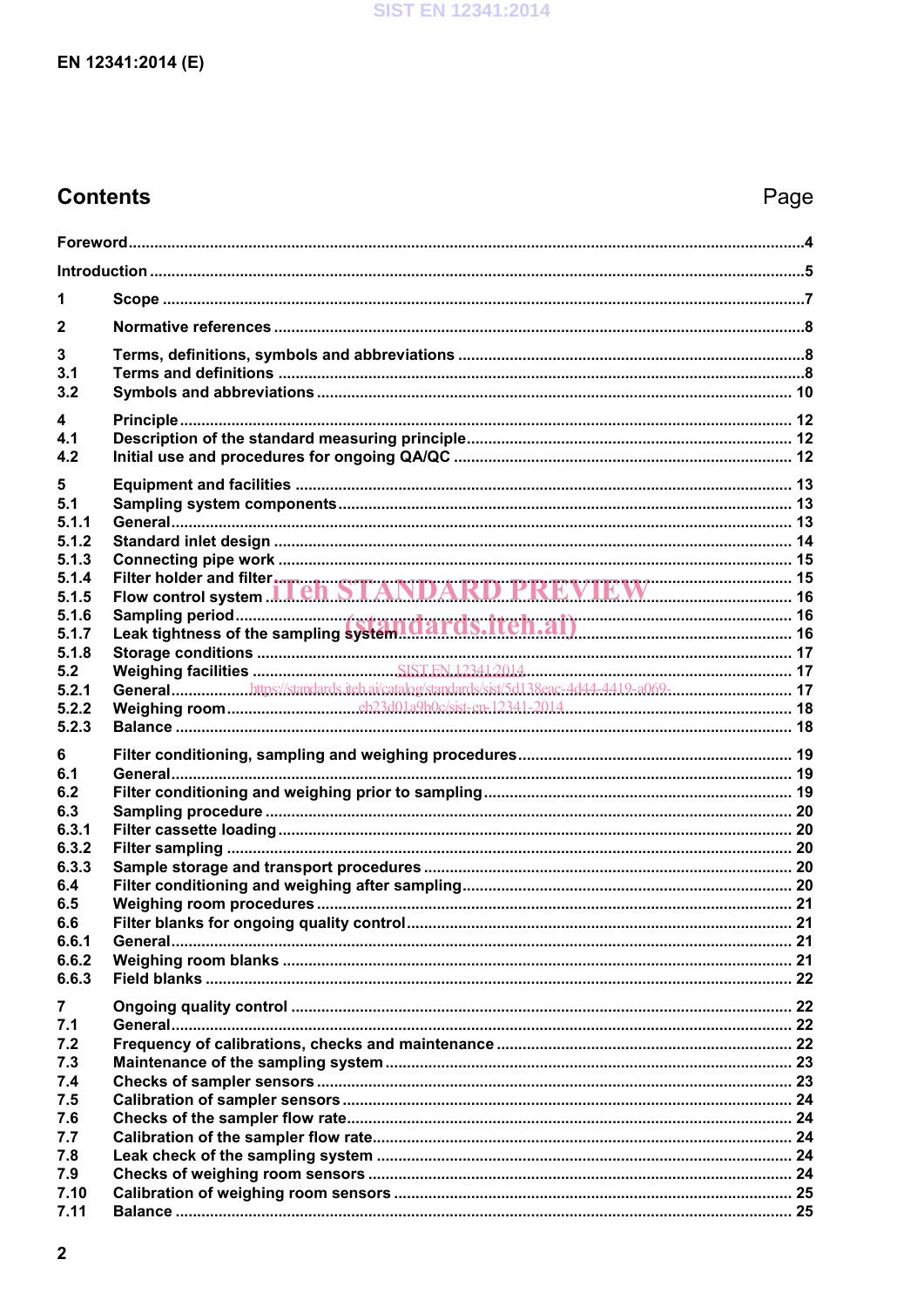| 8     |                                                                                                      |  |
|-------|------------------------------------------------------------------------------------------------------|--|
| 9     |                                                                                                      |  |
| 9.1   |                                                                                                      |  |
| 9.2   |                                                                                                      |  |
| 9.3   |                                                                                                      |  |
| 9.3.1 |                                                                                                      |  |
| 9.3.2 |                                                                                                      |  |
| 9.3.3 |                                                                                                      |  |
| 9.3.4 |                                                                                                      |  |
| 9.4   |                                                                                                      |  |
|       | Annex A (normative) Design drawing of standard inlet for the sampling of $PM_{10}$ and $PM_{2.5}$ 34 |  |
|       |                                                                                                      |  |
|       |                                                                                                      |  |
|       |                                                                                                      |  |
|       |                                                                                                      |  |
|       |                                                                                                      |  |
|       |                                                                                                      |  |
|       |                                                                                                      |  |

# **iTeh STANDARD PREVIEW** (standards.iteh.ai)

**SIST EN 12341:2014** https://standards.iteh.ai/catalog/standards/sist/5d138eac-4d44-4419-a069eb23d01a9b0c/sist-en-12341-2014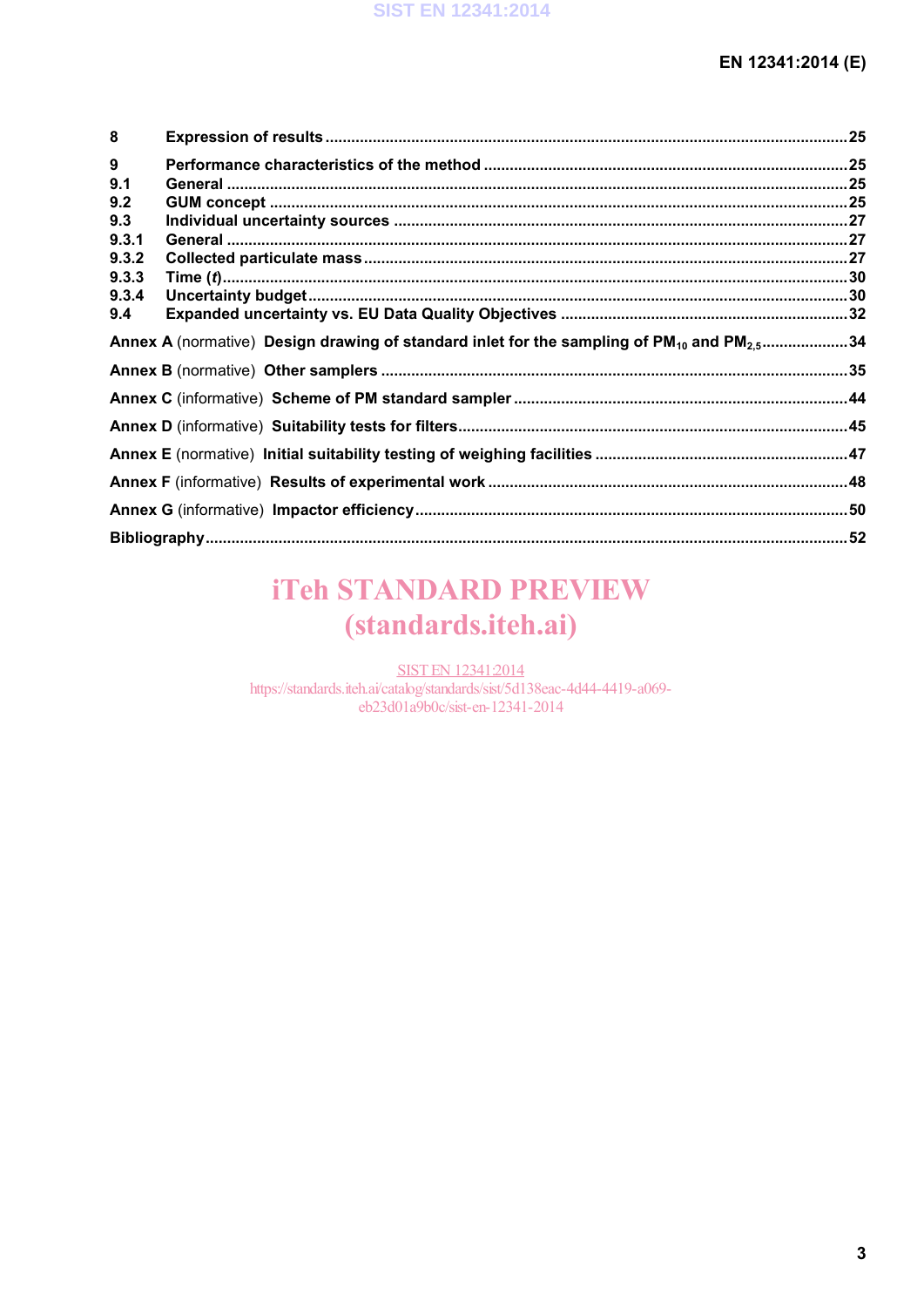## **Foreword**

This document (EN 12341:2014) has been prepared by Technical Committee CEN/TC 264 "Air quality", the secretariat of which is held by DIN.

This European Standard shall be given the status of a national standard, either by publication of an identical text or by endorsement, at the latest by November 2014 and conflicting national standards shall be withdrawn at the latest by November 2014.

Attention is drawn to the possibility that some of the elements of this document may be the subject of patent rights. CEN [and/or CENELEC] shall not be held responsible for identifying any or all such patent rights.

This document supersedes EN 12341:1998 and EN 14907:2005.

This document has been prepared under a mandate given to CEN by the European Commission and the European Free Trade Association and supports Essential Requirements of the Council Directive 2008/50/EC [1].

EN 12341:2014 includes the following significant technical changes with respect to EN 12341:1998 and EN 14907:2005:

- this document is adapted from EN 14907:2005 due to consideration of best available technology;
- the three different standard reference methods for PM<sub>10</sub> described in EN 12341:1998 and the two different standard reference methods for  $PM_{2,5}$  described in EN 14907:2005 are replaced in this document by only one possible standard reference method for each of PM<sub>48</sub> or PM<sub>25</sub>. document by only one possible standard reference method for each of  $PM_{10}$  or  $PM_{2.5}$ .

According to the CEN-CENELEC Internal Regulations, the national standards organizations of the following countries are bound to implement this European Standard: Austria, Belgium, Bulgaria, Croatia, Cyprus, Czech Republic, Denmark, Estonia, Finland, Former Yugoslav Republic of Macedonia, France, Germany, Greece, Hungary, Iceland, Ireland, Italy, Latvia, Lithuania, Luxembourg, Malta, Netherlands, Norway, Poland, Portugal, Romania, Slovakia, Slovenia, Spain, Sweden, Switzerland, Turkey and the United Kingdom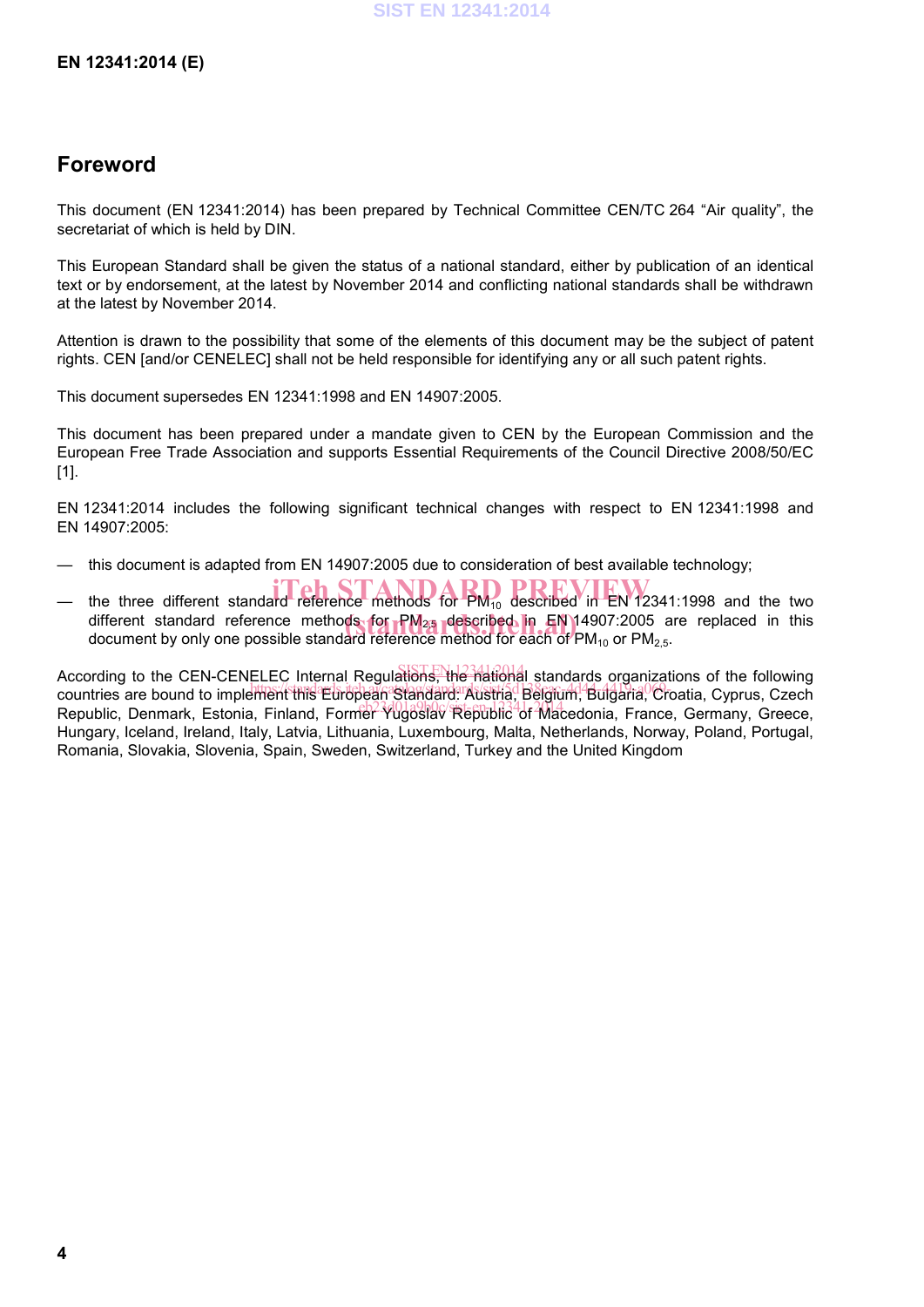## **Introduction**

For air quality across the European Union to be assessed on a consistent basis, Member States need to employ standard measurement techniques and procedures. The aim of this European Standard is to present a harmonized methodology for monitoring the mass concentrations of suspended particulate matter (PM<sub>10</sub> and PM2,5 respectively) in ambient air, following Directive 2008/50/EC on ambient air quality and cleaner air for Europe [1] which sets the parameters specific to the assessment of ambient concentration levels of particulate matter.

NOTE In principle, the methodology described in this European Standard may also be used for measurement of mass concentrations of other PM fractions such as PM<sub>1</sub>. However, this European Standard does not describe standardized sampling inlets for such fractions.

This European Standard merges the earlier European Standards EN 12341:1998 [2] and EN 14907:2005 [3] with the aim of harmonizing the very similar procedures that are used to measure mass concentrations of both fractions of particulate matter in ambient air.

The European Standard method described in this European Standard is focussed primarily on harmonization and improvement of the data quality of measurement methods used in monitoring networks, with regard to avoiding unnecessary discontinuities with historical data. It is a method that is suited for practical use in routine monitoring, but not necessarily the method with the highest metrological quality.

There are no traceable reference standards for  $PM_{10}$  or  $PM_{2.5}$  measurements. Therefore, the standard method defines the measured quantity by convention, specifically by the sample inlet design and associated defines the measured quantity by convention, specifically by the sample inlet design and a<br>operational parameters covering the whole measurement process. This European Standard contains:

 $-$  a description of a manual gravimetric standard measurement method for PM<sub>10</sub> or PM<sub>2,5</sub> using sequential samplers or single-filter samplers;

#### SIST EN 12341:2014

- a summary of performance requirements of the method; 38eac-4d44-4419-a069-

#### eb23d01a9b0c/sist-en-12341-2014

- requirements for suitability testing of facilities and equipment on initial application of the method;
- requirements for ongoing quality assurance / quality control when applying the method in the field;
- the assessment of measurement uncertainty of the results of this European Standard method;
- (tentative) criteria and test methods for the evaluation of the suitability of filters for application using this method.

The performance characteristics and requirements described in this European Standard were partly determined in different comparative and validation trials. The trials were sponsored by the European Commission and the European Free Trade Association.

However, for lack of appropriate criteria and protocols to test filters for fitness for purpose, considerable differences may exist between results obtained when using different filter types, and even filters of the same type. For example, differences of up to 15 % have been found when applying different brands of quartz-fibre filters in parallel measurements of  $PM_{10}$  for concentrations around 50 % of the daily limit value [4]. This may have implications for results produced by automated measurement systems as these are calibrated by comparison of results with those obtained using reference samplers (CEN/TS 16450:2013 [5]).

In principle, the filters collected for the purpose of determining the mass concentrations of  $PM_{10}$  or  $PM_{2.5}$  can be used for further speciation, e.g. for the determination of concentrations of:

— heavy metals and polycyclic aromatic hydrocarbons (see EN 14902 [6] and EN 15549 [7]) in conformity with Directive 2004/107/EC [8],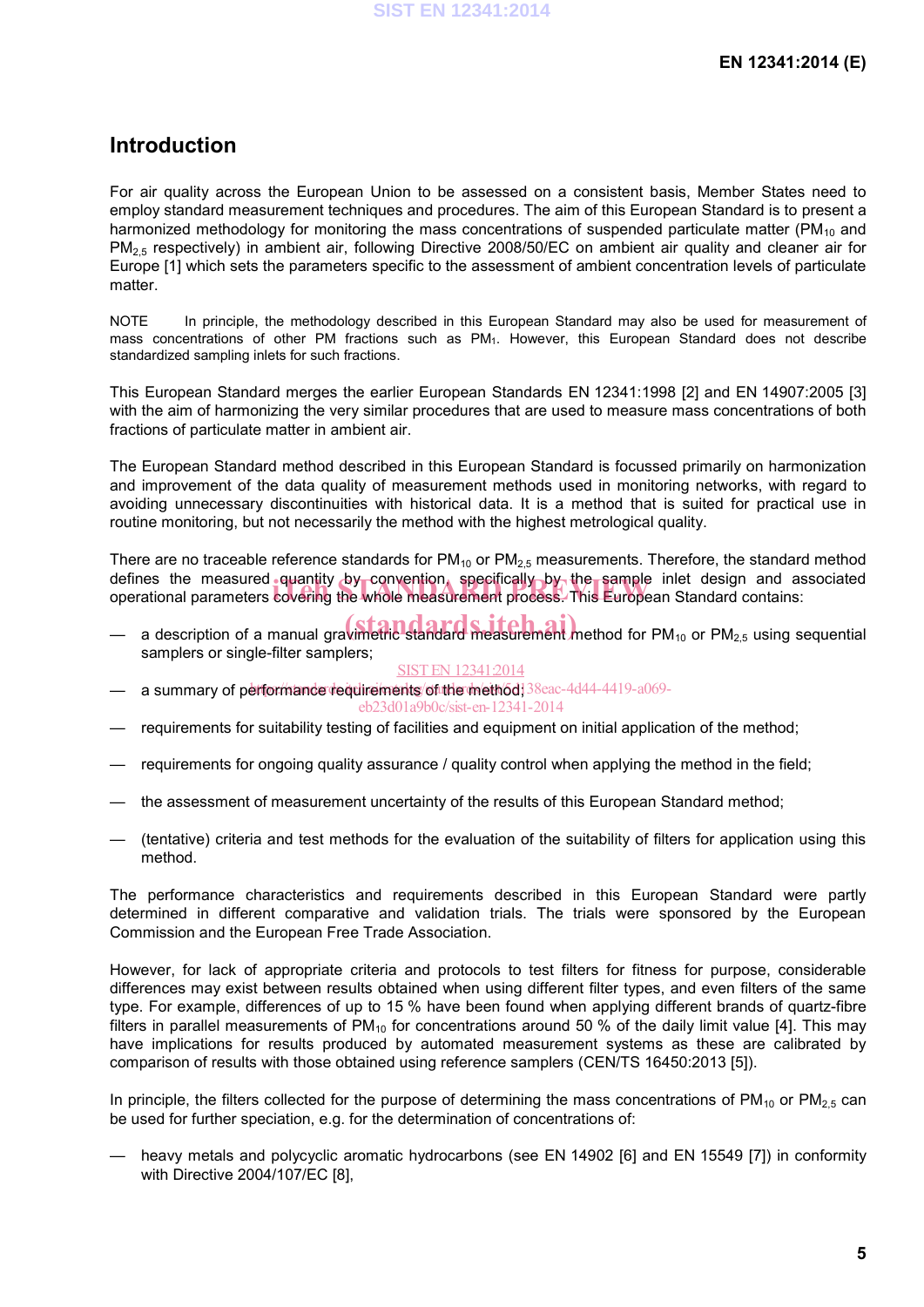constituents of  $PM_{2.5}$  (see CEN/TR 16243 [9] and CEN/TR 16269 [10]) to be used for source apportionment as required by Directive 2008/50/EC.

Additional requirements might have to be considered for those purposes (e.g. blank values of chemical constituents).

However, the requirements of this European Standard are targeted firstly towards obtaining optimum results for the measurement of mass concentrations of  $PM_{10}$  or  $PM_{2.5}$ .

# iTeh STANDARD PREVIEW (standards.iteh.ai)

SIST EN 12341:2014 https://standards.iteh.ai/catalog/standards/sist/5d138eac-4d44-4419-a069 eb23d01a9b0c/sist-en-12341-2014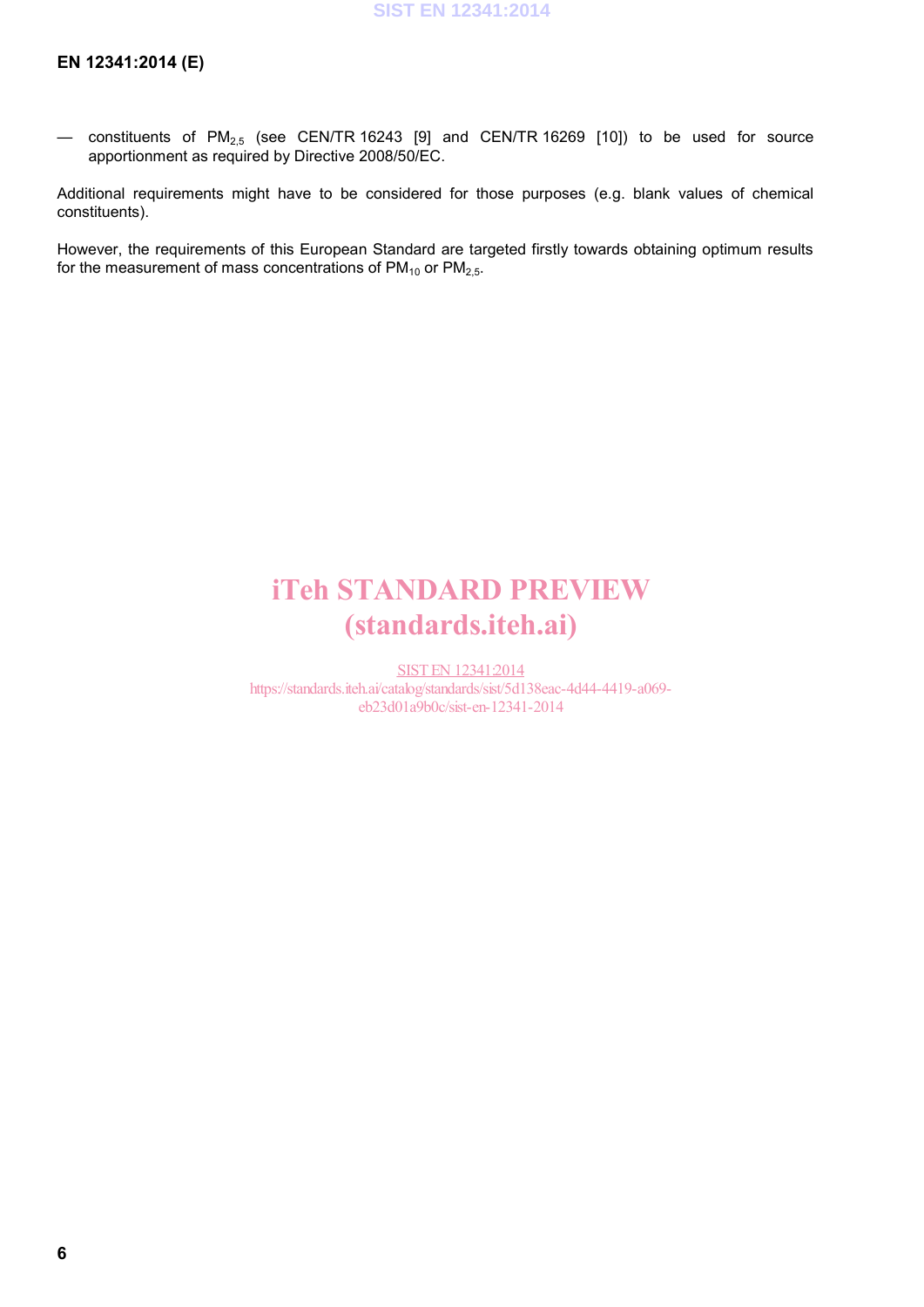#### **1 Scope**

This European Standard describes a standard method for determining the  $PM_{10}$  or  $PM_{2.5}$  mass concentrations of suspended particulate matter in ambient air by sampling the particulate matter on filters and weighing them by means of a balance.

Measurements are performed with samplers with inlet designs as specified in Annex A, operating at a nominal flow rate of 2,3 m<sup>3</sup>/h, over a nominal sampling period of 24 h. Measurement results are expressed in  $\mu$ g/m<sup>3</sup>, where the volume of air is the volume at ambient conditions near the inlet at the time of sampling.

The range of application of this European Standard is from approximately 1  $\mu$ g/m<sup>3</sup> (i.e. the limit of detection of the standard measurement method expressed as its uncertainty) up to 150  $\mu$ g/m<sup>3</sup> for PM<sub>10</sub> and 120  $\mu$ g/m<sup>3</sup> for  $PM<sub>2.5</sub>$ .

NOTE 1 Although the European Standard is not validated for higher concentrations, its range of application could well be extended to ambient air concentrations up to circa 200  $\mu q/m^3$  when using suitable filter materials (see 5.1.4).

This European Standard describes procedures and gives requirements for the use of so-called sequential samplers, equipped with a filter changer, suitable for extended stand-alone operation. Sequential samplers are commonly used throughout the European Union for the measurement of concentrations in ambient air of  $PM_{10}$  or PM<sub>2.5</sub>. However, this European Standard does not exclude the use of single-filter samplers.

This European Standard does not give procedures for the demonstration of equivalence of other sampler types, e.g. equipped with a different aerosol classifier and/or operating at different flow rates. Such procedures and requirements are given in detail in the *Guide* to the Demonstration of Equivalence of Ambient Air and for air and for a information of the *Demonstration* of Equivalence of Ambient Air *Monitoring Methods* [11] and for automated continuous PM monitors (see CEN/TS 16450:2013).

#### (standards.iteh.ai)

The present European Standard represents an evolution of earlier European Standards (EN 12341:1998 and EN 14907:2005) through the development of the  $2.3 \text{ m}^3$ /h sampler to include constraints on the filter Environmenture during and after sampling and the ability to monitor temperatures at critical points in the sampling temperature during and giten sampling and the ability to monitor temperatures at critical points in the sampling<br>system. It is recommended that when equipment is procured it complies fully with the present European System. It is recommended that when all these is procentified to miplies fully with the present European<br>Standard. However, older versions of these 2,3 m<sup>3</sup>/h samplers that do not employ sheath air cooling, the ability to cool filters after sampling, or the ability to monitor temperatures at critical points in the sampling system have a special status in terms of their use as reference samplers. Historical results obtained using these samplers will remain valid. These samplers can still be used for monitoring purposes and for equivalence trials, provided that a well justified additional allowance is made to their uncertainties (see Annex B).

In addition, three specific sampling systems – the "long nozzle" 2,3 m<sup>3</sup>/h sampler and the 68 m<sup>3</sup>/h sampler for PM<sub>10</sub> in EN 12341:1998, and the 30 m<sup>3</sup>/h PM<sub>2,5</sub> inlet in EN 14907:2005 – also have a special status in terms of their use as reference samplers. Historical results obtained using these samplers will remain valid. These samplers can still be used for monitoring purposes and for equivalence trials, provided that a well-justified additional allowance is made to their uncertainties (see Annex B).

Other sampling systems, as described in Annex B of this European Standard, can be used provided that a well justified additional allowance is made to their uncertainties as derived from equivalence tests.

NOTE 2 By evaluating existing data it has been shown that these samplers give results for  $PM_{10}$  and  $PM_{2.5}$  that are equivalent to those obtained by application of this European Standard. Results are shown in Annex B.

This European Standard also provides guidance for the selection and testing of filters with the aim of reducing the measurement uncertainty of the results obtained when applying this European Standard.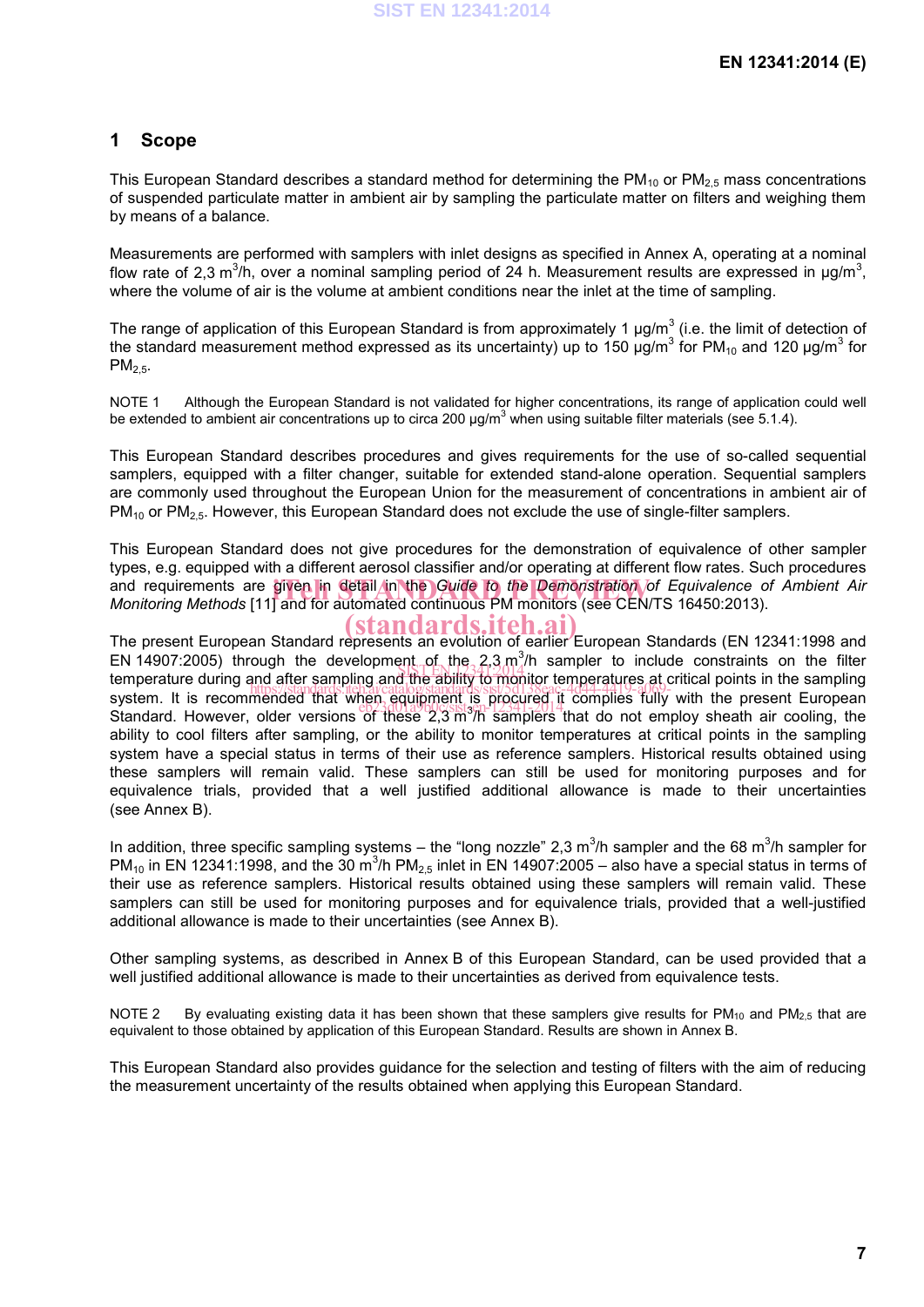### **2 Normative references**

The following document, in whole or in part, is normatively referenced in this document and is indispensable for its application. For dated references, only the edition cited applies. For undated references, the latest edition of the referenced document (including any amendments) applies.

JCGM 100, *Evaluation of measurement data — Guide to the expression of uncertainty in measurement*

#### **3 Terms, definitions, symbols and abbreviations**

#### **3.1 Terms and definitions**

For the purposes of this document, the following terms and definitions apply.

#### **3.1.1**

#### **ambient air**

outdoor air in the troposphere, excluding workplaces as defined by Directive 89/654/EEC [12] where provisions concerning health and safety at work apply and to which members of the public do not have regular access

[SOURCE: Directive 2008/50/EC]

#### **3.1.2**

#### **calibration**

canbration<br>operation that, under specified conditions, in a first step, establishes a relation between the quantity values<br>with measurement uncertainties, provided by measurement atopdards, and corresponding indications wi with measurement uncertainties provided by measurement standards and corresponding indications with with measurement uncertainties provided by measurement standards and corresponding indications with<br>associated measurement uncertainties and sin a second step, uses this information to establish a relation for obtaining a measurement result from an indication

[SOURCE: JCGM 200 [13]] https://standards.iteh.ai/catalog/standards/sist/5d138eac-4d44-4419-a069-SIST EN 12341:2014 eb23d01a9b0c/sist-en-12341-2014

#### **3.1.3**

#### **combined standard uncertainty**

standard uncertainty of the result of a measurement when that result is obtained from the values of a number of other quantities, equal to the positive square root of a sum of terms, the terms being the variances or covariances of these other quantities weighted according to how the measurement result varies with changes in these quantities

[SOURCE: JCGM 100]

#### **3.1.4**

#### **coverage factor**

numerical factor used as a multiplier of the combined standard uncertainty in order to obtain an expanded uncertainty

[SOURCE: JCGM 100]

#### **3.1.5**

#### **expanded uncertainty**

quantity defining an interval about the result of a measurement that may be expected to encompass a large fraction of the distribution of values that could reasonably be attributed to the measurand

Note 1 to entry: The fraction may be viewed as the coverage probability or level of confidence of the interval.

Note 2 to entry: To associate a specific level of confidence with the interval defined by the expanded uncertainty requires explicit or implicit assumptions regarding the probability distribution characterized by the measurement result and its combined standard uncertainty. The level of confidence that may be attributed to this interval can be known only to the extent to which such assumptions may be justified.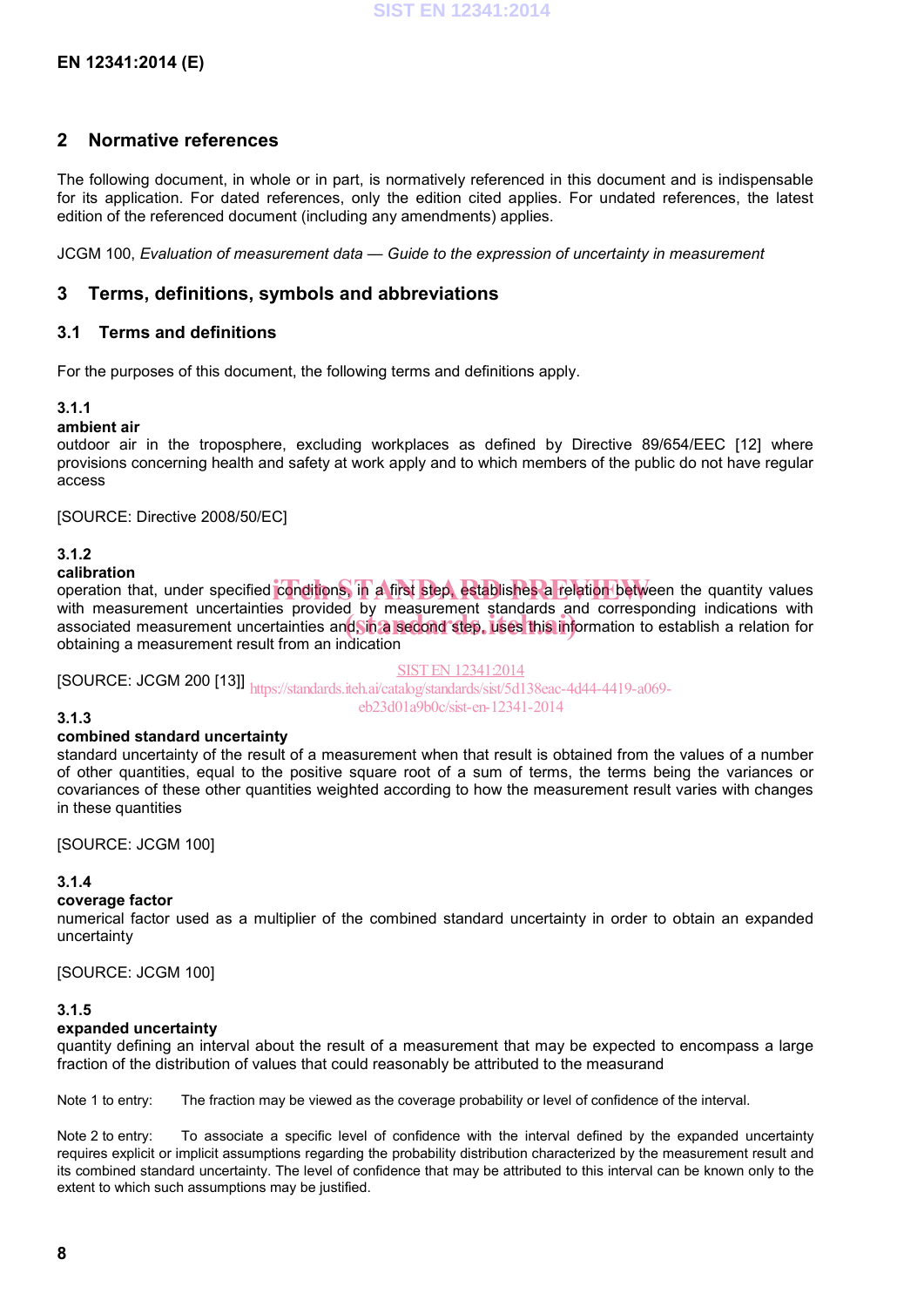#### [SOURCE: JCGM 100]

## **3.1.6**

### **field blank**

filter that undergoes the same procedures of conditioning and weighing as a sample filter, including transport to and from, and storage in the field, but is not used for sampling air

Note 1 to entry: A field blank is sometimes also called a procedure blank.

#### **3.1.7**

#### **weighing room blank**

filter that undergoes the same procedures of conditioning and weighing as a sample filter, but is stored in the weighing room

#### **3.1.8**

#### **limit value**

level fixed on the basis of scientific knowledge, with the aim of avoiding, preventing or reducing harmful effects on human health and/or the environment as a whole, to be attained within a given period and not to be exceeded once attained

[SOURCE: 2008/50/EC]

#### **3.1.9**

#### **monitoring station**

enclosure located in the field in which a sampler has been installed to measure particulate matter in such a enclosure located in the lield in which a sampler has been installed to measure<br>way that its performance and operation comply with the prescribed requirements

#### **3.1.10**

## (standards.iteh.ai)

measurements from measuring systems, s<u>ampling from the s</u>ame air over the same time period

https://standards.iteh.ai/catalog/standards/sist/5d138eac-4d44-4419-a069-

eb23d01a9b0c/sist-en-12341-2014

#### **3.1.11 performance characteristic**

**parallel measurement**

one of the parameters assigned to a sampler in order to define its performance

#### **3.1.12**

#### **performance criterion**

limiting quantitative numerical value assigned to a performance characteristic, to which conformance is tested

#### **3.1.13**

#### **period of unattended operation**

time period over which the sampler can be operated without requiring operator intervention

#### **3.1.14**

#### **PMx**

particulate matter suspended in air which is small enough to pass through a size-selective inlet with a 50 % efficiency cut-off at x µm aerodynamic diameter

Note 1 to entry: By convention, the size-selective standard inlet designs prescribed in this European Standard – used at the prescribed flow rates – possess the required characteristics to sample the relevant PM fraction suspended in ambient air.

Note 2 to entry: The efficiency of the size selectiveness of other inlets used may have a significant effect on the fraction of PM surrounding the cut-off, and, consequently on the mass concentration of PMx determined.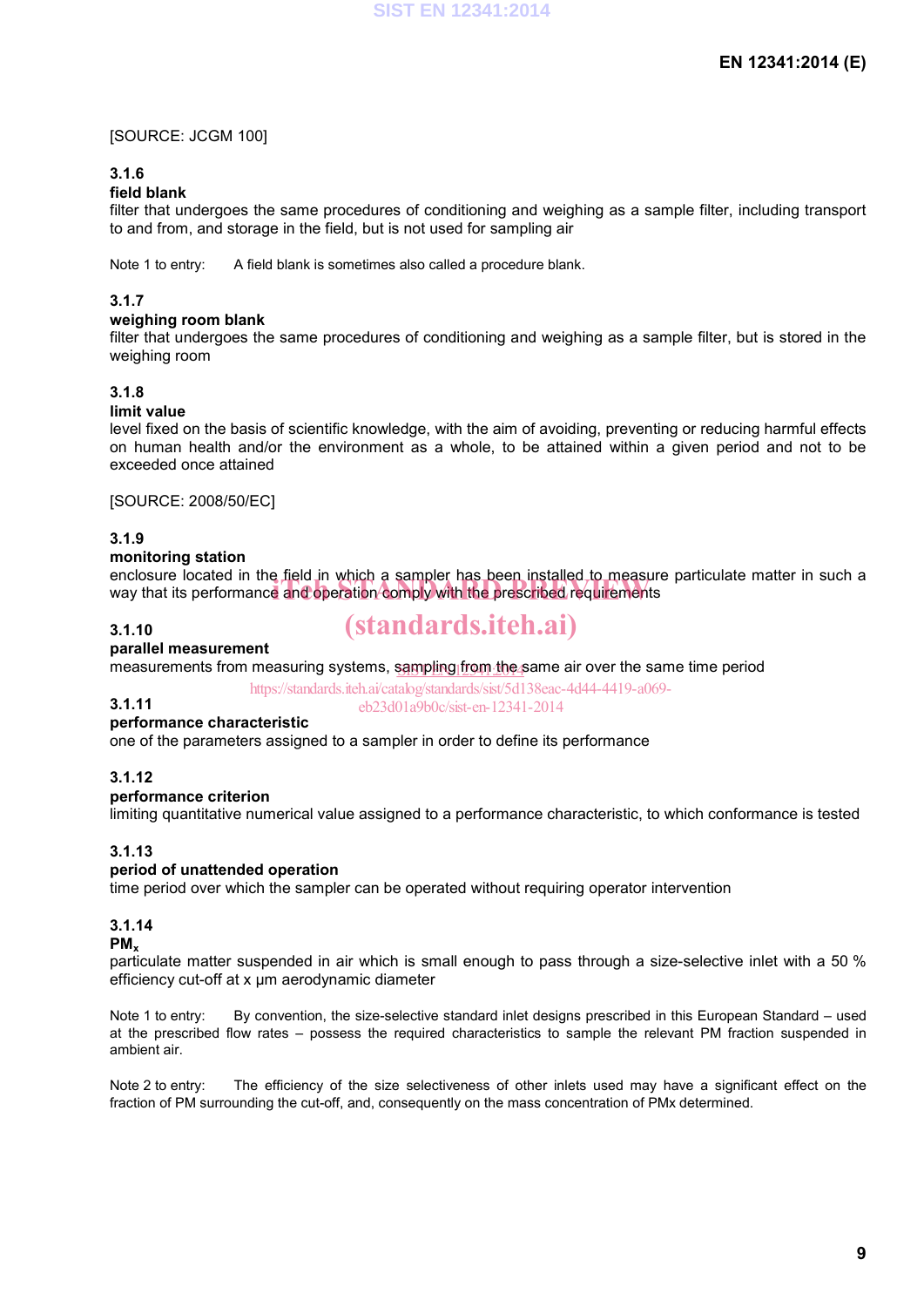### **EN 12341:2014 (E)**

#### **3.1.15**

#### **reference method**

#### RM

measurement method(ology) which, by convention, gives the accepted reference value of the measurand

#### **3.1.16**

#### **sampled air**

ambient air that has been sampled through the sampling inlet and sampling system

#### **3.1.17**

**sampling inlet**

entrance to the sampling system where ambient air is collected from the atmosphere

#### **3.1.18**

#### **standard uncertainty**

uncertainty of the result of a measurement expressed as a standard deviation

[SOURCE: JCGM 100]

#### **3.1.19**

#### **suspended particulate matter**

SPM

notion of all particles surrounded by air in a given, undisturbed volume of air

#### **3.1.20**

## **time coverage**

## iTeh STANDARD PREVIEW

percentage of the reference period of the relevant limit value for which valid data for aggregation have been collected collected

#### **3.1.21**

SIST EN 12341;2014

**uncertainty (of measurementy:**//standards.iteh.ai/catalog/standards/sist/5d138eac-4d44-4419-a069-

parameter associated with the result of a measurement that characterizes the dispersion of the values that could reasonably be attributed to the measurand

[SOURCE: JCGM 100]

#### **3.2 Symbols and abbreviations**

For the purposes of this document, the following symbols and abbreviated terms apply.

- *— φ* Flow rate related to standard conditions
- $\varphi$ <sub>a</sub> Flow rate related to ambient conditions ( $T_a$ ,  $P_a$ )
- ∆*P* Pressure difference determined for the time interval ∆*t* (leak test)
- ∆*t* Time interval needed for the pressure rise (leak test)
- C Concentration of PM (μg/m<sup>3</sup>) at ambient conditions
- *k* Coverage factor
- *m* Filter mass
- *m*<sup>c</sup> Mass of blank conditioned filter
- $m<sub>l</sub>$  Mass of sampled filter
- $m<sub>s</sub>$  Mass of sampled and conditioned filter
- m<sub>u</sub> Mass of unsampled filter
- *P*  $\Omega$ Pressure at  $t = 0$  (leak test)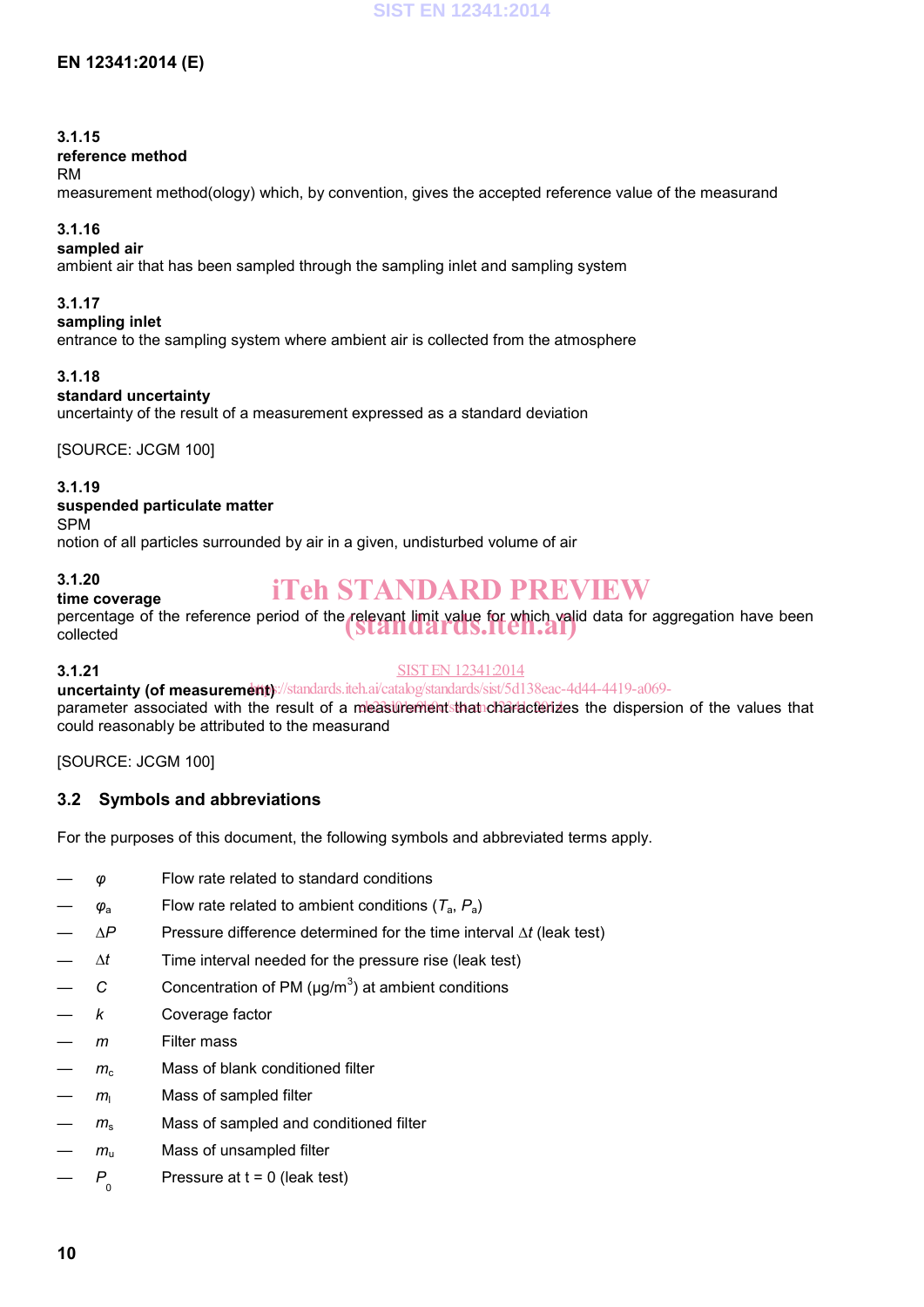|                          | $P_{\rm a}$                | Ambient pressure                                                                  |
|--------------------------|----------------------------|-----------------------------------------------------------------------------------|
|                          | t                          | Sampling time                                                                     |
|                          | $T_{\rm a}$                | Ambient temperature                                                               |
| $\overline{\phantom{0}}$ | u                          | Standard uncertainty                                                              |
| $\overline{\phantom{0}}$ | $U_{\rm bs}$               | Between-sampler uncertainty                                                       |
| $\overline{\phantom{0}}$ | Uf                         | Uncertainty of flow                                                               |
| —<br>—                   | $U_{\text{mfb}}$           | Uncertainty due to the effect of humidity on a blank filter                       |
| —<br>—                   | $u_{\rm mb}$               | Uncertainty due to hysteresis effects on mass of PM                               |
| $\overline{\phantom{0}}$ | $u_{m}$                    | Uncertainty of the mass of $PM$ (ml $-$ mu)                                       |
|                          | $U_{\text{mb}}$            | Uncertainty due to buoyancy                                                       |
|                          | $U_{\rm mba}$              | Uncertainty due to balance calibration                                            |
|                          | $U_{\text{mc}}$            | Uncertainty due to contamination                                                  |
| $\overline{\phantom{0}}$ | $U_{\text{mfe}}$           | Uncertainty due to lack of filter efficiency                                      |
| —<br>—                   | $u_{mg}$                   | Uncertainty due to the interaction with gases                                     |
| $\overline{\phantom{0}}$ | $U_{\text{mhp}}$           | Uncertainty due to the effect of humidity on particulate matter                   |
| —<br>—                   | $u_{\rm{mip}}$             | Uncertainty due to inlet performance                                              |
| $\overline{\phantom{0}}$ | $U_{\text{ml}}$            | Uncertainty of the mass of a sampled filter                                       |
| $\overline{\phantom{0}}$ | $U_{\rm ms}$               | Uncertainty due to static charging of the filter                                  |
| —<br>—                   | $U_{\text{mtl}}$           | Uncertainty due to losses of PM on transport and storage                          |
| $\overline{\phantom{0}}$ | $U_{\text{mu}}$            | Uncertainty of the mass of an unsampled filter                                    |
| Ξ                        | $u_{\text{mzd}}$           | Uncertainty due to balance zero drift.<br>1138eac-4d44-4419-a069-                 |
|                          | $\varphi_{\text{\tiny L}}$ | Leak flow rate (leak $t \in \mathbb{R}^3$ <sup>3d01a9b0c/sist-en-12341-2014</sup> |
|                          | v<br>sys                   | Estimated total volume of the system (dead volume)                                |
|                          | w                          | Relative uncertainty                                                              |
|                          | W                          | Expanded relative uncertainty                                                     |
|                          | $X_i$                      | Individual measurement result from a sampler                                      |
|                          | $U_{\rm fc}$               | Uncertainty due to flow calibration                                               |
|                          | $U_{\text{fd}}$            | Uncertainty due to flow drift                                                     |
|                          | $U_{t}$                    | Uncertainty of sample time                                                        |
|                          |                            |                                                                                   |
|                          | EU                         | European Union                                                                    |
|                          | <b>GDE</b>                 | Guide to the Demonstration of Equivalence of Ambient Air Monitoring Methods       |
|                          | <b>GUM</b>                 | Guide to the Expression of Uncertainty in Measurement                             |
|                          | <b>JCGM</b>                | Joint Committee for Guides in Metrology                                           |
|                          | <b>PM</b>                  | <b>Particulate Matter</b>                                                         |
|                          | <b>POM</b>                 | Polyoxymethylene                                                                  |
|                          | <b>PTFE</b>                | Polytetrafluoroethylene                                                           |
|                          | QA/QC                      | Quality Assurance / Quality Control                                               |
|                          | <b>RH</b>                  | <b>Relative Humidity</b>                                                          |
|                          | <b>RM</b>                  | Reference Method(ology)                                                           |
|                          |                            |                                                                                   |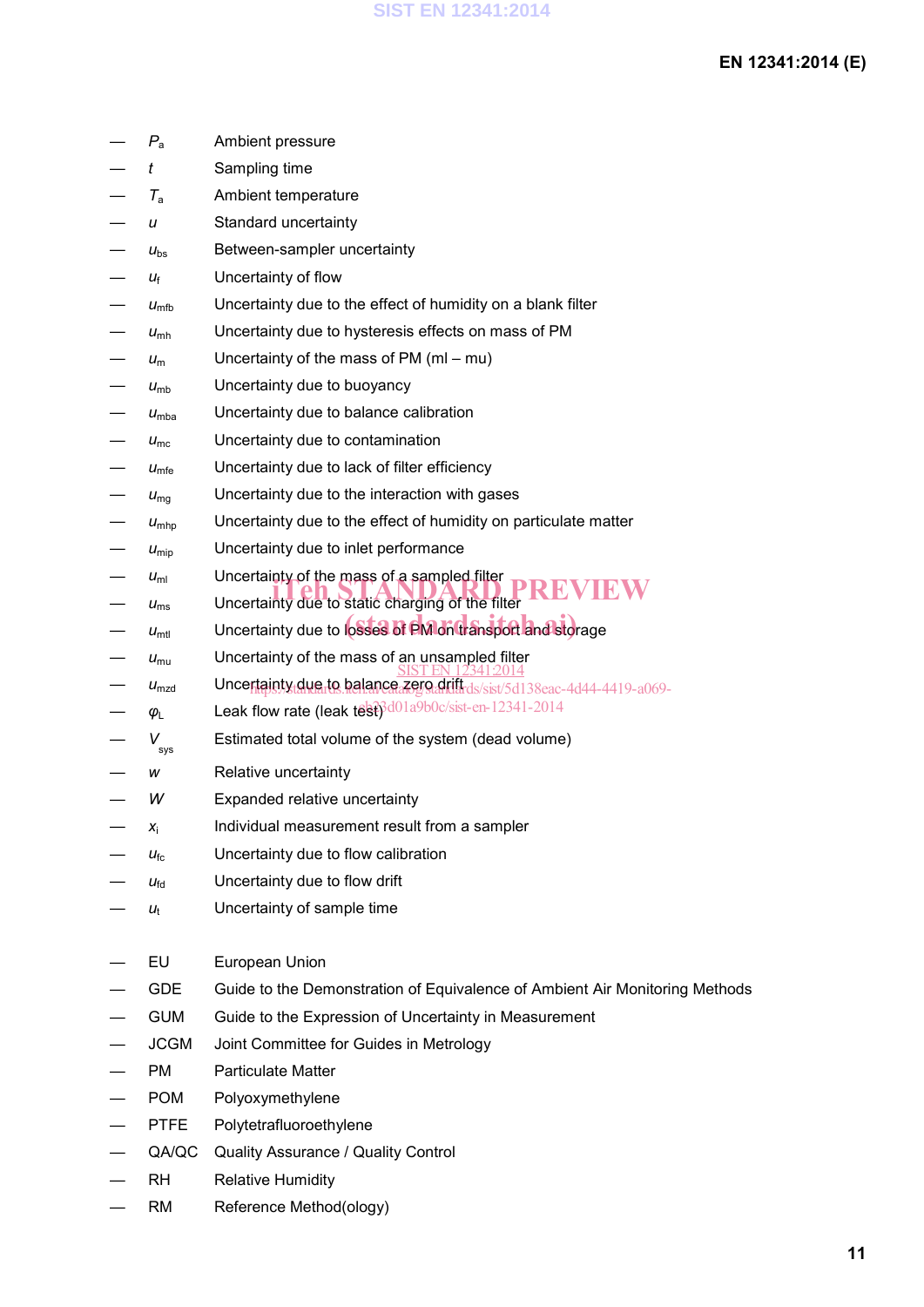SPM Suspended Particulate Matter

#### **4 Principle**

#### **4.1 Description of the standard measuring principle**

Ambient air is passed through a size-selective inlet at a known, constant flow rate. The relevant PM fraction is collected on a filter for a known period of nominally 24 h. The mass of the PM material is determined by weighing the filter at pre-specified, constant conditions before and after collection of the particulate matter.

Key factors which can affect the result of the measurement, and which are addressed by the procedures prescribed within this European Standard, include:

- (variations in) the design and construction of the size-selective inlet;
- the sampling flow rate;
- deposition losses of PM within the pipework between the inlet and the filter;
- uncontrolled losses within the pipework between the inlet and the filter, and on the filter due to volatilization of water and semi-volatile PM at any time between collection and weighing;
- changes in weight of the filters or PM due to, e.g. adsorption of water and semi-volatile compounds, spurious addition or loss of material, buoyancy, or static electricity.  ${\color{red}EWEW}$

In order to minimize the effects of these factors, this European Standard gives requirements for a series of<br>parameters that determine the magnitudes of these effects. parameters that determine the magnitudes of these effects.

### 4.2 Initial use and procedures for ongoing QA/QC341:2014

https://standards.iteh.ai/catalog/standards/sist/5d138eac-4d44-4419-a069-

QA/QC procedures are described for sample collection, filter transport and handling, and filter weighing.

The quality assurance/quality control (QA/QC) procedures within this European Standard are separated into those activities typically carried out with each measurement, and those carried out less frequently.

QA/QC procedures which are used for each measurement, including filter handling and conditioning, weighing room conditions, proper functioning of the weighing instrument, and the use of blank filters, are described in Clause 6.

It is of particular importance that the facilities used for the weighing of the filters before and after sampling fulfil the requirements of this European Standard. Consequently, a series of tests is described through which the user may ensure the proper operation of the facilities.

Additional QA/QC procedures which are used on a less frequent basis, including flow calibration, calibration of the weighing instrument, and maintenance (inlet cleaning) and leak testing of the sampling system, are described in Clause 7.